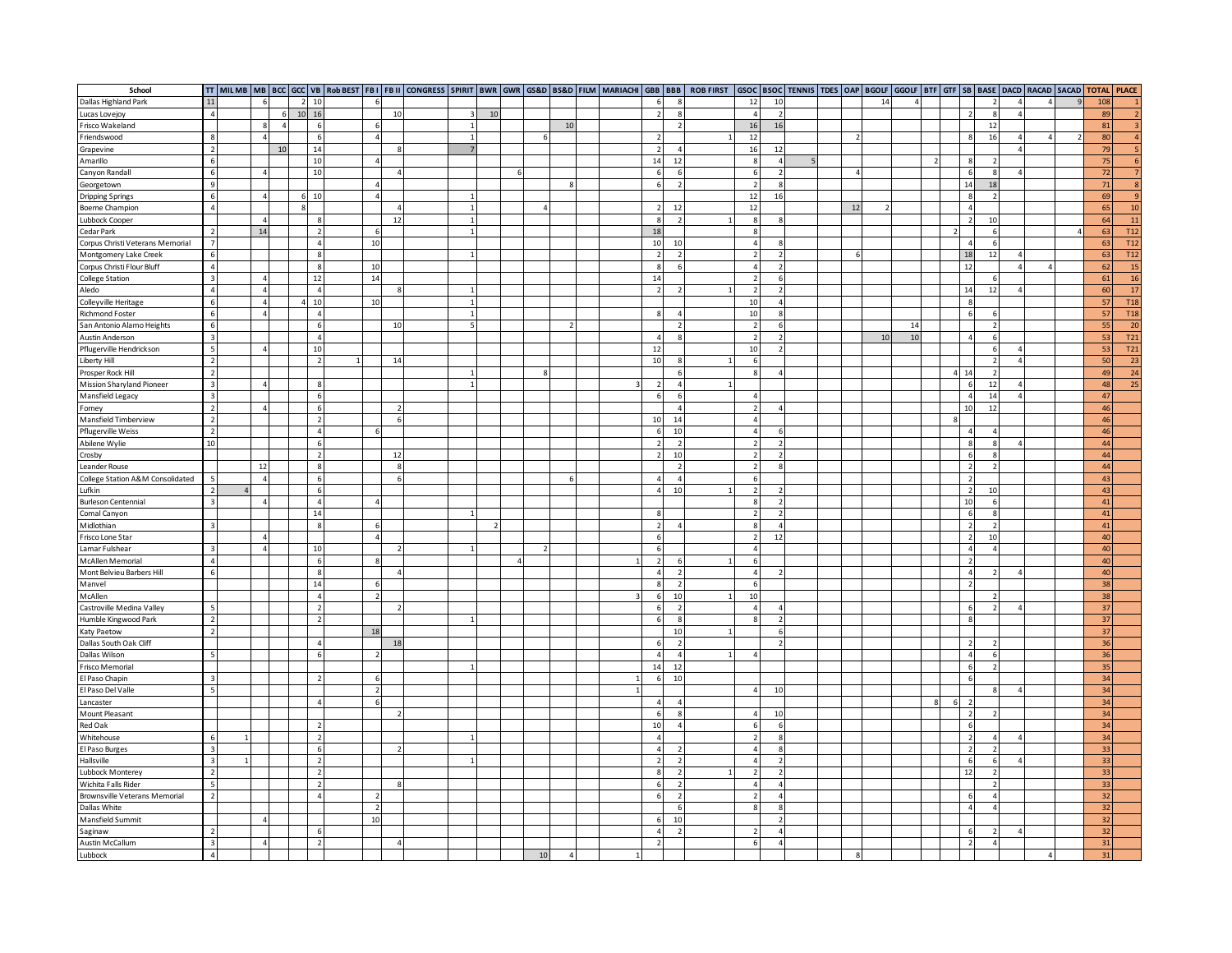| School                         |                                  |   |  |                          |                |                                |                |  |          |    |  |                |                          |                          |                          |                          |  |    |  |                |                                  |                 |                |  | TT   MILMB   MB   BCC   GCC   VB  RobBEST   FB II   FB II   CONGRESS   SPIRIT   BWR   GWR   GS&D   BS&D   FILM   MARIACHI   GBB   BOB   ROB FIRST   GSOC   BSOC   TENNIS   TDES   OAP   BGOLF   GGOLF   BTF   GTF   SB   BASE |
|--------------------------------|----------------------------------|---|--|--------------------------|----------------|--------------------------------|----------------|--|----------|----|--|----------------|--------------------------|--------------------------|--------------------------|--------------------------|--|----|--|----------------|----------------------------------|-----------------|----------------|--|-------------------------------------------------------------------------------------------------------------------------------------------------------------------------------------------------------------------------------|
| Magnolia                       |                                  |   |  | $\overline{z}$           |                |                                |                |  |          |    |  |                |                          |                          | 14                       |                          |  |    |  |                | $\overline{z}$                   |                 |                |  | 31                                                                                                                                                                                                                            |
| McKinney North                 | $\overline{2}$                   |   |  | 8 <sup>1</sup>           |                | $\overline{z}$                 |                |  |          |    |  |                |                          | $\overline{\phantom{a}}$ |                          | $\Delta$                 |  |    |  | $\overline{a}$ |                                  |                 |                |  | 31                                                                                                                                                                                                                            |
| Mission Sharyland              | $\overline{7}$                   | 4 |  |                          |                |                                |                |  |          |    |  |                |                          |                          | $\overline{z}$           | $\mathbf{R}$             |  |    |  |                | $\overline{z}$                   | $\overline{z}$  |                |  | 31                                                                                                                                                                                                                            |
| <b>Beaumont United</b>         |                                  |   |  |                          |                |                                |                |  |          |    |  |                | 10                       | 18                       |                          |                          |  |    |  |                |                                  |                 |                |  | 30                                                                                                                                                                                                                            |
| Fort Bend Marshall             |                                  |   |  |                          |                |                                |                |  |          |    |  |                |                          |                          |                          |                          |  |    |  | $10$<br>10     |                                  |                 |                |  | 30                                                                                                                                                                                                                            |
| Gregory-Portland               | $\overline{\mathbf{z}}$          |   |  | 10                       |                | $\mathbf{6}$                   |                |  |          |    |  |                |                          |                          | 10                       |                          |  |    |  |                |                                  |                 |                |  | 30                                                                                                                                                                                                                            |
| Angleton                       | $\overline{\mathbf{3}}$          |   |  |                          |                | $\Delta$                       |                |  |          |    |  |                | $\Delta$                 | $\Lambda$                | $\Delta$                 |                          |  |    |  |                | $\epsilon$                       |                 |                |  | 29                                                                                                                                                                                                                            |
| El Paso El Dorado              |                                  |   |  | 6                        |                | $\overline{ }$                 |                |  |          |    |  | $\mathbf{1}$   |                          |                          | $\overline{\phantom{a}}$ | $\overline{4}$           |  |    |  |                | $\overline{4}$                   | $\overline{4}$  |                |  | 29                                                                                                                                                                                                                            |
|                                | $\overline{4}$                   |   |  |                          |                |                                | $\Lambda$      |  |          |    |  |                | 12                       |                          |                          | $\overline{ }$           |  |    |  |                |                                  |                 | $\overline{A}$ |  | 29                                                                                                                                                                                                                            |
| Frisco Liberty                 | 9                                |   |  |                          |                |                                |                |  |          |    |  |                |                          |                          | $\Delta$                 | 12                       |  |    |  |                |                                  |                 |                |  | 29                                                                                                                                                                                                                            |
| Katy Jordan                    |                                  |   |  |                          |                |                                |                |  |          |    |  |                |                          |                          |                          |                          |  |    |  |                |                                  |                 |                |  |                                                                                                                                                                                                                               |
| Longview                       | $\overline{4}$                   |   |  |                          |                |                                |                |  |          |    |  |                |                          |                          | 6                        | 6<br>$\overline{ }$      |  |    |  |                | $\overline{4}$                   | $\overline{2}$  |                |  | 29                                                                                                                                                                                                                            |
| North Richland Hills Birdville | $\overline{\phantom{a}}$         |   |  |                          |                |                                |                |  |          |    |  |                |                          |                          | $\overline{ }$           |                          |  |    |  |                |                                  | $6\overline{6}$ |                |  | 29                                                                                                                                                                                                                            |
| Texarkana Texas                |                                  |   |  | 6                        |                |                                | 10             |  |          |    |  |                |                          |                          |                          |                          |  |    |  |                |                                  | $\overline{2}$  |                |  | 29                                                                                                                                                                                                                            |
| Frisco Reedy                   |                                  |   |  | 12                       |                |                                |                |  |          |    |  |                |                          |                          | $\overline{\phantom{a}}$ | 6                        |  |    |  |                | -2                               |                 |                |  | 28                                                                                                                                                                                                                            |
| Roma                           | - 5                              |   |  | $\overline{2}$           |                |                                |                |  |          |    |  |                |                          |                          |                          | $\overline{4}$           |  |    |  |                | $\overline{2}$                   | $\overline{2}$  |                |  | 28                                                                                                                                                                                                                            |
| Royse City                     |                                  |   |  | $\overline{z}$           |                |                                |                |  |          |    |  |                |                          | $\overline{ }$           | $\mathcal{D}$            | $\overline{ }$           |  |    |  |                | 10                               |                 |                |  | 28                                                                                                                                                                                                                            |
| Carrollton Creekview           | $\overline{\mathbf{3}}$          |   |  | $\overline{2}$           |                |                                | $\overline{2}$ |  |          |    |  |                | $\overline{\phantom{0}}$ |                          | $\overline{4}$           | $\overline{4}$           |  |    |  |                | 6                                | $\overline{4}$  |                |  | 27                                                                                                                                                                                                                            |
| <b>McAllen Rowe</b>            |                                  |   |  | $\overline{4}$           |                |                                |                |  |          |    |  | 1              | -6                       | $\overline{z}$           | $\overline{4}$           |                          |  |    |  |                | $\overline{2}$                   | 6               |                |  | 27                                                                                                                                                                                                                            |
| Rio Grande City                |                                  |   |  |                          |                |                                |                |  |          |    |  | 3              |                          | $\overline{\phantom{a}}$ |                          | 6                        |  |    |  |                | 6                                |                 |                |  | 27                                                                                                                                                                                                                            |
| San Antonio McCollum           | $\overline{\mathbf{z}}$          |   |  | $\Delta$                 |                |                                |                |  |          |    |  |                |                          | $\lambda$                | $\mathbf{a}$             |                          |  |    |  |                | 8                                | $\Delta$        |                |  | 27                                                                                                                                                                                                                            |
| Santa Fe                       |                                  |   |  | $\overline{4}$           |                |                                |                |  |          |    |  |                |                          |                          | 6                        |                          |  |    |  |                | 12                               | $\overline{4}$  |                |  | 27                                                                                                                                                                                                                            |
| <b>Brownsville Porter</b>      | $\overline{2}$                   |   |  |                          |                |                                |                |  |          |    |  |                |                          |                          | 6                        | 12                       |  |    |  |                |                                  | $\overline{2}$  |                |  | 26                                                                                                                                                                                                                            |
| Canutillo                      |                                  |   |  | $\overline{2}$           |                |                                | 8              |  |          |    |  |                |                          | $\overline{4}$           | $\overline{4}$           | $\overline{\phantom{a}}$ |  |    |  |                | $\overline{z}$                   | $\overline{4}$  |                |  | 26                                                                                                                                                                                                                            |
| Fort Bend Hightower            |                                  |   |  | $\overline{4}$           |                |                                |                |  |          |    |  |                |                          | $\overline{4}$           |                          | $\overline{z}$           |  |    |  |                |                                  |                 | $\Delta$       |  | 26                                                                                                                                                                                                                            |
| Fort Worth Arlington Heights   |                                  |   |  | $\overline{2}$           |                |                                |                |  |          |    |  |                |                          |                          | $\overline{\phantom{a}}$ | 6                        |  |    |  |                | $\overline{\phantom{a}}$         | 4 <sup>1</sup>  |                |  | 26                                                                                                                                                                                                                            |
| Joshua                         |                                  |   |  | $\overline{2}$           |                |                                |                |  |          |    |  |                |                          |                          | 8                        |                          |  |    |  |                | $\epsilon$                       | $\overline{2}$  | $\overline{A}$ |  | 26                                                                                                                                                                                                                            |
| North Forney                   | $\overline{2}$                   |   |  | 8                        |                |                                |                |  |          |    |  |                |                          |                          | $\overline{\phantom{a}}$ |                          |  |    |  |                | $\overline{z}$                   | 4 <sup>1</sup>  |                |  | 26                                                                                                                                                                                                                            |
| Sulphur Springs                | $\overline{2}$                   |   |  | $\overline{z}$           |                |                                |                |  |          |    |  |                |                          |                          |                          |                          |  |    |  |                | 6                                |                 |                |  | 26                                                                                                                                                                                                                            |
| Burleson                       | 5                                |   |  | $\overline{4}$           |                |                                | $\overline{4}$ |  |          |    |  |                |                          |                          | $\overline{4}$           |                          |  |    |  |                | $\overline{a}$                   | $\overline{4}$  |                |  | 25                                                                                                                                                                                                                            |
| Wichita Falls                  | $\overline{7}$                   |   |  |                          |                |                                | $\overline{z}$ |  |          |    |  |                |                          |                          | 8                        | 8                        |  |    |  |                |                                  |                 |                |  | 25                                                                                                                                                                                                                            |
| Amarillo Caprock               |                                  |   |  |                          |                |                                |                |  | 6        | 10 |  |                |                          |                          |                          | $\Delta$                 |  |    |  |                |                                  |                 |                |  | 24                                                                                                                                                                                                                            |
| Amarillo Tascosa               | $\overline{2}$                   |   |  |                          | $\overline{2}$ | 6                              |                |  | $\Delta$ |    |  |                |                          | $\overline{4}$           | $\overline{2}$           |                          |  |    |  |                |                                  | $\overline{2}$  |                |  | 24                                                                                                                                                                                                                            |
| Fort Worth Trimble Tech        |                                  |   |  | $\overline{z}$           |                |                                |                |  |          |    |  |                |                          |                          | $\overline{4}$           | 14                       |  |    |  |                |                                  | $\overline{z}$  |                |  | 24                                                                                                                                                                                                                            |
| Lewisville The Colony          |                                  |   |  |                          | $\overline{2}$ |                                |                |  |          |    |  |                |                          |                          | $\overline{\phantom{a}}$ |                          |  | 10 |  |                |                                  |                 |                |  | 24                                                                                                                                                                                                                            |
| PSJA Southwest                 |                                  |   |  |                          |                |                                |                |  |          |    |  |                |                          |                          |                          | $\overline{2}$           |  |    |  |                |                                  |                 |                |  | 24                                                                                                                                                                                                                            |
| San Antonio Edison             | $\overline{2}$                   |   |  | $\overline{z}$           |                |                                |                |  |          |    |  |                | $\overline{4}$           |                          | $\overline{4}$           |                          |  |    |  |                | 6                                | $\overline{z}$  |                |  | 24                                                                                                                                                                                                                            |
| Victoria West                  |                                  |   |  | $\overline{4}$           |                |                                |                |  |          |    |  |                |                          | $\Lambda$                | 6                        |                          |  |    |  |                | -8                               |                 |                |  | 24                                                                                                                                                                                                                            |
| El Paso                        | -51                              |   |  | $\overline{2}$           |                |                                |                |  |          |    |  |                |                          | $\overline{z}$           | 6                        | $\overline{\phantom{a}}$ |  |    |  |                | 2                                |                 | $\overline{a}$ |  | 23                                                                                                                                                                                                                            |
| Montgomery                     | $\overline{2}$                   |   |  | $\overline{2}$           |                |                                | -6             |  |          |    |  |                |                          |                          | $\overline{z}$           |                          |  |    |  |                |                                  | $\overline{z}$  |                |  | 23                                                                                                                                                                                                                            |
| El Paso Andress                |                                  |   |  |                          |                |                                | 6              |  |          |    |  |                | 4                        |                          | $\overline{\phantom{a}}$ | $\overline{z}$           |  |    |  |                |                                  | $\overline{a}$  |                |  | 22                                                                                                                                                                                                                            |
| Lubbock Coronado               | $\overline{2}$                   |   |  | $\overline{z}$           |                |                                |                |  |          |    |  |                |                          |                          | 10                       |                          |  |    |  |                | -2                               | $\overline{4}$  |                |  | 22                                                                                                                                                                                                                            |
| Northwest                      |                                  |   |  | $\overline{6}$           |                |                                |                |  |          |    |  |                |                          |                          |                          | $\overline{ }$           |  |    |  |                | $\epsilon$                       | $\overline{4}$  |                |  | 22                                                                                                                                                                                                                            |
| Pflugerville                   | $\overline{2}$                   |   |  | $\overline{2}$           |                |                                |                |  |          |    |  |                | $\Delta$                 |                          | $\overline{2}$           | $\lambda$                |  |    |  |                | $\overline{a}$                   | $\overline{z}$  |                |  | 22                                                                                                                                                                                                                            |
| San Antonio Southwest          | $\overline{\mathbf{3}}$          |   |  |                          |                |                                |                |  |          |    |  |                |                          |                          | 6                        | 6                        |  |    |  |                |                                  |                 |                |  | 22                                                                                                                                                                                                                            |
| <b>Dallas Hillcrest</b>        | $\overline{\mathbf{3}}$          |   |  | $\overline{a}$           |                |                                |                |  |          |    |  |                |                          |                          |                          | $\overline{4}$           |  |    |  |                |                                  | $\overline{a}$  |                |  | 21                                                                                                                                                                                                                            |
| El Paso Hanks                  | $\overline{2}$                   |   |  | $\overline{a}$           |                |                                |                |  |          |    |  | ર              |                          |                          |                          |                          |  |    |  |                |                                  |                 |                |  | 21                                                                                                                                                                                                                            |
| La Joya Palmview               |                                  |   |  | $\overline{2}$           |                |                                |                |  |          |    |  | $\mathbf{1}$   |                          |                          | $\overline{2}$           | 6                        |  |    |  |                | $\overline{z}$                   | $\sqrt{4}$      |                |  | 21                                                                                                                                                                                                                            |
| Mission Veterans Memorial      | $\overline{2}$                   |   |  | $\overline{4}$           |                |                                |                |  |          |    |  |                |                          |                          | $\Delta$                 |                          |  |    |  |                | $\overline{2}$                   | $\overline{2}$  |                |  | 21                                                                                                                                                                                                                            |
| Port Neches-Groves             | $\overline{2}$                   |   |  |                          | $\overline{2}$ |                                |                |  |          |    |  |                |                          |                          | $\Delta$                 | $\Delta$                 |  |    |  |                | $\overline{z}$                   |                 |                |  | 21                                                                                                                                                                                                                            |
| Amarillo Palo Duro             | $\overline{2}$                   |   |  |                          |                |                                |                |  |          |    |  |                |                          |                          | $\overline{ }$           | 10                       |  |    |  |                |                                  |                 |                |  | $\overline{20}$                                                                                                                                                                                                               |
| Brenham                        |                                  |   |  | $\overline{4}$           |                |                                | $\overline{2}$ |  |          |    |  |                |                          |                          |                          |                          |  |    |  |                | 6                                | 8               |                |  | 20                                                                                                                                                                                                                            |
| Buda Johnson                   |                                  |   |  |                          |                |                                |                |  |          |    |  |                |                          |                          |                          |                          |  |    |  |                |                                  |                 |                |  |                                                                                                                                                                                                                               |
| Denton Ryan                    | $\overline{2}$<br>$\overline{2}$ |   |  |                          |                | $\overline{\phantom{a}}$<br>10 |                |  |          |    |  |                | $\overline{2}$           | -6<br>$\overline{4}$     |                          |                          |  |    |  |                | $\overline{2}$<br>$\overline{2}$ | 8               |                |  | 20<br>20                                                                                                                                                                                                                      |
|                                |                                  |   |  | $\overline{ }$           |                | $\overline{2}$                 |                |  |          |    |  |                |                          | $\overline{ }$           |                          |                          |  |    |  |                | $\overline{z}$                   |                 |                |  |                                                                                                                                                                                                                               |
| Azle                           |                                  |   |  |                          |                |                                |                |  |          |    |  |                |                          |                          |                          |                          |  |    |  |                |                                  | $\overline{2}$  |                |  | 19                                                                                                                                                                                                                            |
| Fort Bend Kempner              | $\overline{3}$                   |   |  |                          |                |                                |                |  |          |    |  |                |                          |                          | 4                        | 10                       |  |    |  |                |                                  | $\overline{2}$  |                |  | 19                                                                                                                                                                                                                            |
| Huntsville                     |                                  |   |  | $\overline{\phantom{a}}$ |                |                                |                |  |          |    |  |                |                          |                          |                          |                          |  |    |  |                |                                  | $\overline{2}$  |                |  | 19                                                                                                                                                                                                                            |
| La Porte                       |                                  |   |  |                          |                |                                |                |  |          |    |  |                |                          |                          |                          |                          |  |    |  |                | J.                               | $\overline{6}$  |                |  | 19                                                                                                                                                                                                                            |
| Dallas Molina                  | $\overline{\phantom{a}}$         |   |  |                          |                |                                |                |  |          |    |  |                |                          |                          |                          |                          |  |    |  |                | 6                                | $\overline{2}$  |                |  | 18                                                                                                                                                                                                                            |
| Houston Milby                  |                                  |   |  | $\overline{a}$           |                |                                |                |  |          |    |  |                |                          |                          | $\overline{\phantom{a}}$ |                          |  |    |  |                | $\overline{z}$                   | 10              |                |  | 18                                                                                                                                                                                                                            |
| Laredo Martin                  | $\overline{2}$                   |   |  | $\overline{2}$           |                |                                |                |  |          |    |  |                |                          |                          |                          |                          |  |    |  |                |                                  | $\overline{2}$  |                |  | 18                                                                                                                                                                                                                            |
| Lockhart                       | $\overline{z}$                   |   |  | $\Delta$                 |                |                                |                |  |          |    |  |                |                          | $\overline{z}$           |                          |                          |  |    |  |                |                                  | $\overline{2}$  | $\Delta$       |  | 18                                                                                                                                                                                                                            |
| Magnolia West                  |                                  |   |  |                          |                |                                |                |  |          |    |  |                |                          | $\overline{\phantom{0}}$ |                          |                          |  |    |  |                |                                  | $\overline{2}$  |                |  | 18                                                                                                                                                                                                                            |
| Manor                          |                                  |   |  |                          |                |                                |                |  |          |    |  |                | $\Delta$                 | $\overline{4}$           |                          |                          |  |    |  |                |                                  |                 |                |  | 18                                                                                                                                                                                                                            |
| San Antonio Jefferson          | $\overline{2}$                   |   |  | $\overline{a}$           |                |                                |                |  |          |    |  |                |                          | -6                       | 6                        |                          |  |    |  |                |                                  |                 |                |  | 18                                                                                                                                                                                                                            |
| San Antonio Lanier             | $\overline{2}$                   |   |  |                          |                |                                |                |  |          |    |  | 1 <sup>1</sup> | $\overline{z}$           | $\overline{4}$           |                          | $\Delta$                 |  |    |  |                |                                  |                 |                |  | 18                                                                                                                                                                                                                            |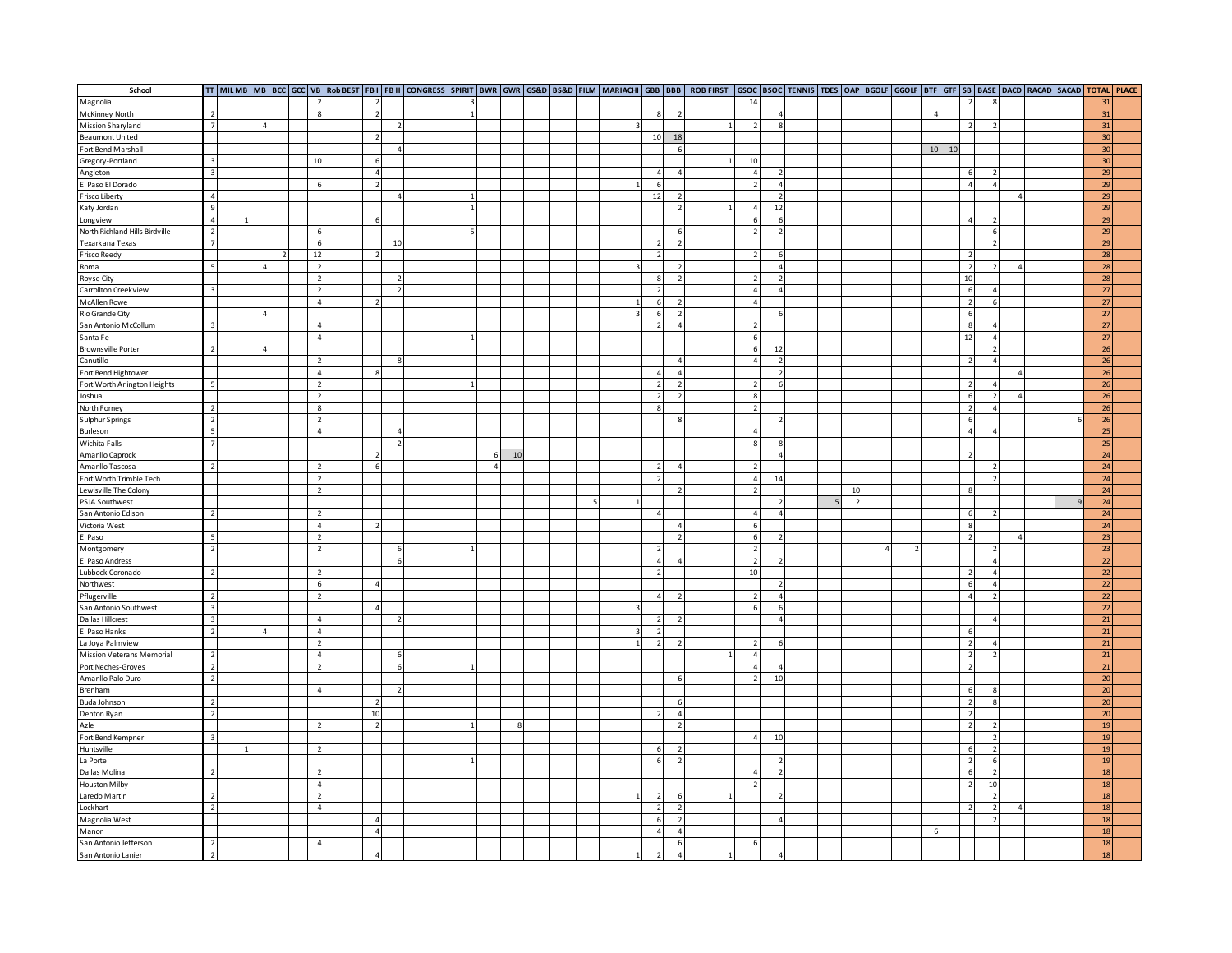| School                           |                         |                |  |                          |  |                |  |  |  |   |                          |                          |              |                          |                          |  |  |  |                          |                          |                |  | TT   MILMB   MB   BCC   GCC   VB   RObBEST   FB     FB      CONGRESS   SPIRIT   BWR   GWR   GS&D   BS&D   FILM  MARIACHI   GBB   BBB   ROB FIRST   GSOC   BTOL   ENOC   BOOF   GGOL   BTF   GTF   SB   BASE   DACD   RACAD   S |
|----------------------------------|-------------------------|----------------|--|--------------------------|--|----------------|--|--|--|---|--------------------------|--------------------------|--------------|--------------------------|--------------------------|--|--|--|--------------------------|--------------------------|----------------|--|--------------------------------------------------------------------------------------------------------------------------------------------------------------------------------------------------------------------------------|
| San Antonio Veterans Memorial    | $\overline{4}$          |                |  |                          |  |                |  |  |  |   |                          | 12                       |              |                          |                          |  |  |  |                          |                          |                |  | 18                                                                                                                                                                                                                             |
| <b>Wylie East</b>                | $\overline{z}$          | $\Lambda$      |  |                          |  |                |  |  |  |   |                          |                          |              |                          |                          |  |  |  |                          | $\overline{z}$           |                |  | 18                                                                                                                                                                                                                             |
| Corpus Christi Ray               | $\overline{2}$          |                |  |                          |  |                |  |  |  |   |                          |                          |              |                          |                          |  |  |  |                          | 10                       |                |  | 17                                                                                                                                                                                                                             |
| Crandall                         | $\overline{2}$          |                |  |                          |  |                |  |  |  |   |                          |                          |              |                          |                          |  |  |  | $\overline{z}$           | $\overline{2}$           |                |  | 17                                                                                                                                                                                                                             |
| Frisco Independence              | $\overline{7}$          |                |  | $\overline{z}$           |  |                |  |  |  |   |                          |                          |              |                          |                          |  |  |  |                          | $6\overline{6}$          |                |  | 17                                                                                                                                                                                                                             |
| Granbury                         | $\overline{2}$          |                |  | $\overline{z}$           |  |                |  |  |  |   |                          |                          |              | $\overline{\phantom{a}}$ |                          |  |  |  |                          | $\overline{4}$           |                |  | 17                                                                                                                                                                                                                             |
|                                  | $\overline{2}$          |                |  |                          |  |                |  |  |  |   | -6                       |                          |              | $\overline{\phantom{a}}$ |                          |  |  |  |                          |                          |                |  | 17                                                                                                                                                                                                                             |
| Laredo Cigarroa                  |                         |                |  |                          |  |                |  |  |  |   |                          |                          |              |                          |                          |  |  |  |                          |                          |                |  |                                                                                                                                                                                                                                |
| Nederland                        | $\overline{\mathbf{3}}$ |                |  | $\overline{2}$           |  |                |  |  |  |   |                          |                          |              | $\overline{\phantom{a}}$ |                          |  |  |  | $\overline{z}$           | $\overline{z}$           |                |  | 17                                                                                                                                                                                                                             |
| Dallas Kimball                   |                         |                |  |                          |  |                |  |  |  |   |                          | $14$                     |              |                          |                          |  |  |  |                          |                          |                |  | 16                                                                                                                                                                                                                             |
| El Paso Bel Air                  | $\overline{2}$          | $\Delta$       |  |                          |  |                |  |  |  |   |                          |                          |              | $\overline{4}$           | $\overline{\phantom{a}}$ |  |  |  |                          |                          |                |  | 16                                                                                                                                                                                                                             |
| El Paso Ysleta                   |                         |                |  | $\overline{A}$           |  | $\overline{z}$ |  |  |  |   |                          |                          |              |                          |                          |  |  |  | $\overline{4}$           | $\overline{a}$           |                |  | 16                                                                                                                                                                                                                             |
| Ennis                            | $\mathbf{r}_i$          |                |  |                          |  |                |  |  |  |   |                          |                          |              |                          | $\overline{2}$           |  |  |  | $\overline{z}$           |                          |                |  | 16                                                                                                                                                                                                                             |
| Goose Creek Memorial             |                         |                |  |                          |  |                |  |  |  |   |                          | - 5                      |              | $\overline{ }$           | 6                        |  |  |  |                          |                          |                |  | <b>16</b>                                                                                                                                                                                                                      |
| Jacksonville                     | $\overline{2}$          |                |  |                          |  |                |  |  |  |   |                          |                          |              | $\overline{a}$           |                          |  |  |  |                          |                          |                |  | 16                                                                                                                                                                                                                             |
| Leander                          |                         | 10             |  |                          |  |                |  |  |  |   |                          |                          |              |                          |                          |  |  |  | $\Delta$                 |                          |                |  | 16                                                                                                                                                                                                                             |
| North Richland Hills Richland    |                         |                |  |                          |  |                |  |  |  |   | $\overline{2}$           |                          |              |                          |                          |  |  |  | $\overline{A}$           | 4 <sup>1</sup>           |                |  | 16                                                                                                                                                                                                                             |
| San Antonio Brackenridge         |                         |                |  |                          |  |                |  |  |  |   |                          | $\overline{4}$           |              | $\overline{2}$           |                          |  |  |  |                          | 6                        |                |  | 16                                                                                                                                                                                                                             |
| Carrollton Smith                 | $\overline{3}$          |                |  | $\Delta$                 |  |                |  |  |  |   |                          | $\overline{z}$           |              |                          |                          |  |  |  |                          |                          |                |  | 15                                                                                                                                                                                                                             |
| Edcouch-Elsa                     | $\overline{2}$          |                |  | $\overline{z}$           |  |                |  |  |  |   |                          | $\overline{2}$           |              | $\overline{\phantom{a}}$ |                          |  |  |  |                          | $\overline{z}$           |                |  | 15                                                                                                                                                                                                                             |
| Lake Dallas                      |                         |                |  |                          |  |                |  |  |  |   | 12                       |                          |              | $\overline{z}$           |                          |  |  |  |                          |                          |                |  | 15                                                                                                                                                                                                                             |
| New Caney Porter                 |                         |                |  | $\overline{z}$           |  |                |  |  |  |   |                          |                          |              | $\overline{2}$           |                          |  |  |  |                          | $\overline{\phantom{a}}$ |                |  | 15                                                                                                                                                                                                                             |
|                                  |                         |                |  |                          |  |                |  |  |  | 1 |                          |                          |              | $\overline{z}$           | $\overline{2}$           |  |  |  | $\Delta$                 |                          |                |  | 15                                                                                                                                                                                                                             |
| Southwest Legacy                 |                         |                |  |                          |  |                |  |  |  |   |                          |                          |              |                          |                          |  |  |  |                          |                          |                |  |                                                                                                                                                                                                                                |
| Austin Northeast Early College   |                         |                |  |                          |  |                |  |  |  |   |                          | $\overline{4}$           |              |                          | 10                       |  |  |  |                          |                          |                |  | 14                                                                                                                                                                                                                             |
| Brownsville Pace                 |                         |                |  | $\overline{z}$           |  |                |  |  |  |   |                          | 6                        |              |                          | $\overline{A}$           |  |  |  |                          |                          |                |  | 14                                                                                                                                                                                                                             |
| Frisco                           |                         |                |  |                          |  | $\overline{4}$ |  |  |  |   |                          |                          |              | 10                       |                          |  |  |  |                          |                          |                |  | 14                                                                                                                                                                                                                             |
| Frisco Heritage                  |                         |                |  | $\overline{\phantom{a}}$ |  |                |  |  |  |   |                          | $\Delta$                 |              |                          |                          |  |  |  | 8                        |                          |                |  | 14                                                                                                                                                                                                                             |
| <b>Houston Waltrip</b>           |                         |                |  | $\overline{z}$           |  |                |  |  |  |   |                          |                          |              | $\overline{A}$           | $\overline{z}$           |  |  |  | $\overline{2}$           | 4 <sup>1</sup>           |                |  | 14                                                                                                                                                                                                                             |
| San Antonio Highlands            |                         |                |  | $\overline{ }$           |  |                |  |  |  |   | $\epsilon$               |                          |              |                          |                          |  |  |  | $\overline{z}$           |                          |                |  | 14                                                                                                                                                                                                                             |
| White Settlement Brewer          |                         |                |  |                          |  |                |  |  |  |   | $\overline{a}$           | $\Delta$                 |              |                          |                          |  |  |  | $\overline{z}$           |                          |                |  | 14                                                                                                                                                                                                                             |
| Bastrop                          |                         |                |  | $\Delta$                 |  |                |  |  |  |   |                          |                          | $\mathbf{1}$ | $\overline{\phantom{a}}$ |                          |  |  |  | $\overline{4}$           |                          |                |  | 13                                                                                                                                                                                                                             |
| Corsicana                        | $\overline{\mathbf{3}}$ |                |  |                          |  |                |  |  |  |   |                          |                          |              |                          |                          |  |  |  |                          | $\mathbf{g}$             |                |  | 13                                                                                                                                                                                                                             |
| Dallas Sunset                    | $\overline{2}$          |                |  |                          |  |                |  |  |  |   |                          |                          | 1            | $\overline{4}$           |                          |  |  |  | $\overline{2}$           | $\overline{2}$           |                |  | 13                                                                                                                                                                                                                             |
| Floresville                      | $\overline{3}$          |                |  | $\overline{z}$           |  |                |  |  |  |   |                          |                          |              |                          |                          |  |  |  |                          | $\overline{4}$           |                |  | 13                                                                                                                                                                                                                             |
| New Caney                        | $\overline{2}$          |                |  |                          |  |                |  |  |  |   |                          |                          |              |                          |                          |  |  |  |                          | $\overline{2}$           |                |  | 13                                                                                                                                                                                                                             |
| Cleburne                         | $\overline{2}$          |                |  | $\overline{z}$           |  |                |  |  |  |   |                          |                          |              | $\overline{z}$           |                          |  |  |  |                          | $\overline{6}$           |                |  | 12                                                                                                                                                                                                                             |
| Clint Horizon                    | $\overline{2}$          |                |  |                          |  | $\overline{4}$ |  |  |  |   |                          |                          |              |                          |                          |  |  |  |                          |                          |                |  | 12                                                                                                                                                                                                                             |
| Dallas Adamson                   | $\overline{a}$          |                |  | $\overline{z}$           |  |                |  |  |  |   |                          |                          |              | $\overline{z}$           |                          |  |  |  |                          | $\overline{\phantom{a}}$ |                |  | 12                                                                                                                                                                                                                             |
|                                  | $\overline{4}$          |                |  | $\overline{2}$           |  |                |  |  |  |   | $\overline{4}$           |                          |              | $\overline{z}$           |                          |  |  |  |                          |                          |                |  | 12                                                                                                                                                                                                                             |
| Donna                            |                         |                |  |                          |  |                |  |  |  |   | $\overline{2}$           |                          |              |                          |                          |  |  |  |                          |                          |                |  |                                                                                                                                                                                                                                |
| Fort Worth Wyatt                 |                         |                |  |                          |  | $\overline{z}$ |  |  |  |   |                          | $\Delta$                 |              |                          |                          |  |  |  |                          |                          |                |  | 12                                                                                                                                                                                                                             |
| Frisco Lebanon Trail             | 6                       | $\overline{4}$ |  |                          |  |                |  |  |  |   |                          |                          |              |                          |                          |  |  |  |                          |                          |                |  | 12                                                                                                                                                                                                                             |
| Houston Madison                  |                         |                |  | $\overline{\phantom{a}}$ |  |                |  |  |  |   | $\overline{z}$           | $\Delta$                 |              |                          | $\overline{\phantom{a}}$ |  |  |  |                          |                          |                |  | 12                                                                                                                                                                                                                             |
| Houston Northside                |                         |                |  | $\overline{2}$           |  |                |  |  |  |   | $\overline{\phantom{a}}$ |                          |              |                          |                          |  |  |  |                          | Þ                        |                |  | 12                                                                                                                                                                                                                             |
| Houston Wisdom                   |                         |                |  |                          |  |                |  |  |  |   |                          |                          |              |                          | 6                        |  |  |  |                          |                          | $\Delta$       |  | 12                                                                                                                                                                                                                             |
| Mercedes                         |                         |                |  |                          |  |                |  |  |  |   | $\overline{2}$           |                          |              |                          |                          |  |  |  | 8                        |                          |                |  | 12                                                                                                                                                                                                                             |
| San Antonio Burbank              |                         |                |  | 6                        |  |                |  |  |  |   |                          |                          |              | $\overline{z}$           |                          |  |  |  | $\overline{2}$           | $\overline{z}$           |                |  | 12                                                                                                                                                                                                                             |
| San Antonio Harlandale           |                         |                |  | $6\overline{6}$          |  |                |  |  |  |   | $\overline{2}$           |                          |              |                          | $\Delta$                 |  |  |  |                          |                          |                |  | 12                                                                                                                                                                                                                             |
| Tyler                            | $\overline{2}$          |                |  | $\overline{2}$           |  |                |  |  |  |   | $\overline{z}$           | $\overline{\phantom{0}}$ |              |                          |                          |  |  |  |                          |                          |                |  | 12                                                                                                                                                                                                                             |
| Waller                           |                         |                |  |                          |  |                |  |  |  |   |                          |                          |              |                          |                          |  |  |  |                          |                          | $\overline{A}$ |  | 12                                                                                                                                                                                                                             |
| Weslaco East                     |                         |                |  |                          |  |                |  |  |  |   |                          |                          |              |                          |                          |  |  |  | $\overline{a}$           | 6                        |                |  | 12                                                                                                                                                                                                                             |
| <b>Austin LASA</b>               | -6                      |                |  |                          |  |                |  |  |  |   |                          |                          |              |                          |                          |  |  |  |                          | $\overline{2}$           |                |  | 11                                                                                                                                                                                                                             |
| Fort Worth North Side            | $\overline{z}$          |                |  | $\overline{z}$           |  |                |  |  |  |   |                          |                          |              |                          |                          |  |  |  | $\overline{z}$           | $\overline{z}$           |                |  | 11                                                                                                                                                                                                                             |
| Kerrville Tivy                   |                         |                |  | $\overline{z}$           |  |                |  |  |  |   |                          |                          |              |                          |                          |  |  |  |                          |                          |                |  | 11                                                                                                                                                                                                                             |
|                                  |                         |                |  |                          |  | $\overline{z}$ |  |  |  |   |                          |                          |              | $\overline{z}$           |                          |  |  |  | $\overline{2}$           | $\overline{a}$           |                |  | 11                                                                                                                                                                                                                             |
| Nacogdoches<br><b>Texas City</b> |                         |                |  |                          |  | $\overline{4}$ |  |  |  |   |                          | $\overline{\phantom{a}}$ |              |                          | $\Lambda$                |  |  |  |                          |                          |                |  | 11                                                                                                                                                                                                                             |
|                                  |                         |                |  |                          |  |                |  |  |  |   |                          |                          |              |                          |                          |  |  |  |                          |                          |                |  |                                                                                                                                                                                                                                |
| Austin Crockett                  |                         |                |  |                          |  |                |  |  |  |   | $\mathcal{L}$            | $\overline{z}$           |              |                          | 4                        |  |  |  | $\overline{\phantom{a}}$ |                          |                |  | 10                                                                                                                                                                                                                             |
| Crowley                          |                         |                |  |                          |  |                |  |  |  |   |                          |                          |              |                          | $\Delta$                 |  |  |  | $\overline{z}$           | $\overline{4}$           |                |  | 10                                                                                                                                                                                                                             |
| Denton                           |                         |                |  |                          |  |                |  |  |  |   |                          |                          |              |                          |                          |  |  |  |                          | $\overline{\phantom{a}}$ |                |  | 10                                                                                                                                                                                                                             |
| Eagle Pass Winn                  |                         |                |  |                          |  |                |  |  |  |   |                          |                          |              |                          |                          |  |  |  |                          | 6                        |                |  | 10                                                                                                                                                                                                                             |
| El Paso Jefferson                | $\overline{2}$          |                |  |                          |  |                |  |  |  |   |                          |                          |              | $\overline{z}$           |                          |  |  |  |                          |                          |                |  | 10                                                                                                                                                                                                                             |
| El Paso Parkland                 |                         |                |  |                          |  | $\overline{4}$ |  |  |  |   |                          | 6                        |              |                          |                          |  |  |  |                          |                          |                |  | 10                                                                                                                                                                                                                             |
| Frisco Centennial                | $\Delta$                |                |  |                          |  |                |  |  |  |   |                          |                          |              |                          |                          |  |  |  |                          |                          |                |  | 10                                                                                                                                                                                                                             |
| Galena Park                      | $\overline{z}$          |                |  |                          |  |                |  |  |  |   |                          |                          |              |                          |                          |  |  |  |                          |                          |                |  | 10                                                                                                                                                                                                                             |
| Houston Sharpstown               |                         |                |  |                          |  |                |  |  |  |   |                          |                          |              |                          | 6                        |  |  |  |                          |                          |                |  | 10                                                                                                                                                                                                                             |
| <b>Houston Sterling</b>          |                         |                |  | $\overline{z}$           |  |                |  |  |  |   | $\overline{z}$           |                          |              | $\overline{\phantom{a}}$ |                          |  |  |  |                          |                          |                |  | 10 <sup>1</sup>                                                                                                                                                                                                                |
| Marshall                         |                         |                |  | $\overline{a}$           |  | $\overline{4}$ |  |  |  |   | $\overline{z}$           |                          |              |                          |                          |  |  |  |                          |                          |                |  | 10                                                                                                                                                                                                                             |
|                                  |                         |                |  |                          |  |                |  |  |  |   |                          |                          |              |                          |                          |  |  |  |                          |                          |                |  |                                                                                                                                                                                                                                |